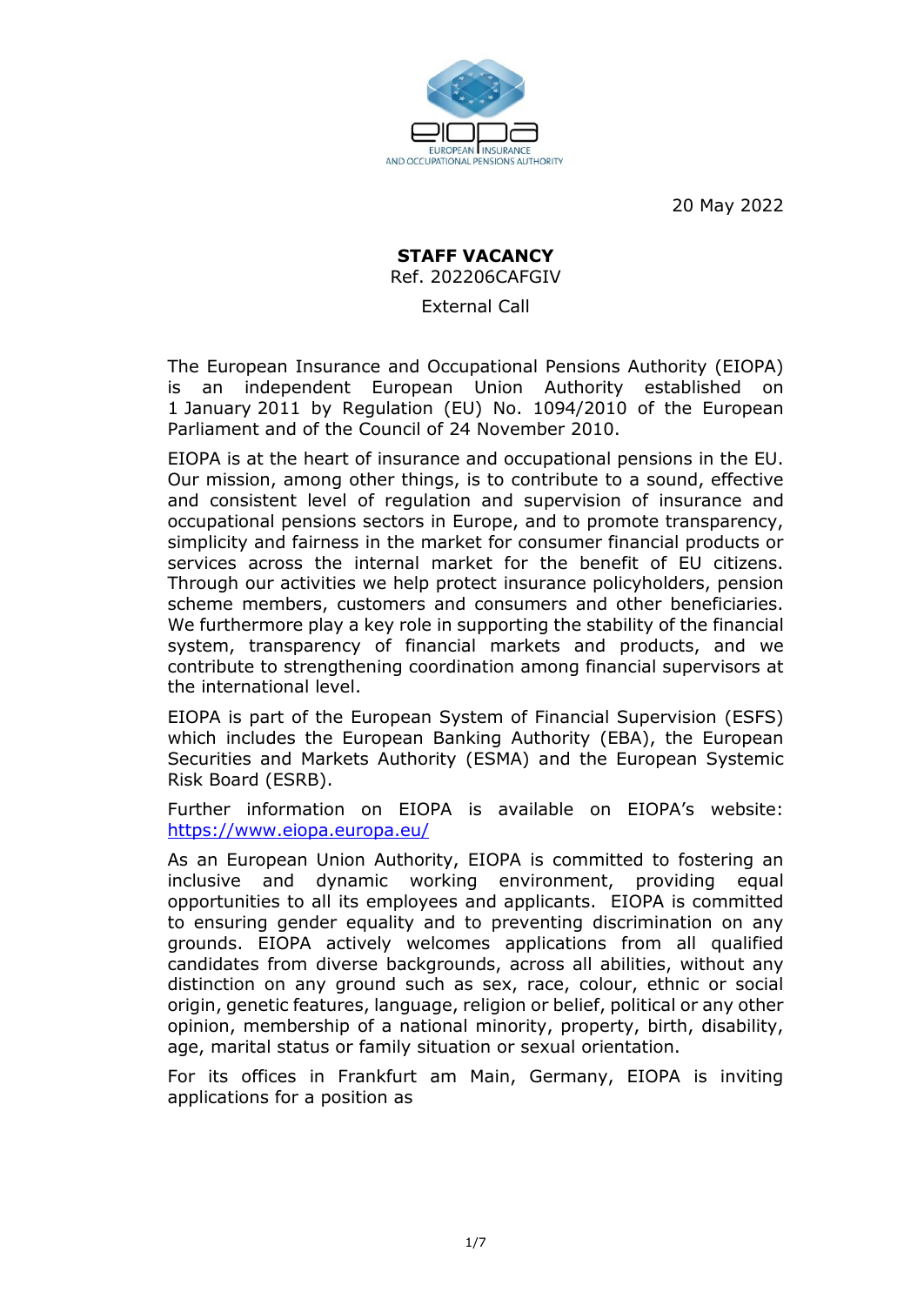## **Procurement Expert**

#### **Job description**

#### Major purpose

Within the Corporate Support Department, the successful candidate will be part of the Finance and Corporate Services Unit.

Reporting to the Head of Unit Finance and Corporate Services, the Procurement Expert will contribute to the implementation of EIOPA's Annual Work Programme by managing EIOPA procurement procedures and providing support and advice to staff, ensuring that procurement procedures and contracts are compliant, effective and efficient.

#### Main responsibilities

- Ensure compliance with the EU Financial Regulation and internal rules on procurement and financial processes;
- Advice and contribute to the further development and implementation of EIOPA's procurement, contract management, finance related policies, procedures, guidelines and templates in accordance with the relevant legal framework and EIOPA's strategic plan;
- Provide administrative support and advice throughout the procurement processes, including drafting, reviewing and approving all tender documentation and organising their publication;
- Manage the procurement process ensuring that all relevant requirements are respected;
- Contribute to the planning, monitoring and direct implementation of the yearly procurement/financial activities;
- Act as Financial Initiator and/or Verifying Agent, as appropriate;
- Draft and prepare all types of contracts in cooperation with the Legal Unit, as required;
- Ensure close cooperation and efficient communication with external stakeholders, financial actors, budget coordinators and the accounting team;
- Draft reports, notes and presentations for internal needs, as appropriate;
- Follow up consumption of commitments and payment credits using the European Commission's financial system (ABAC), and Business Objects (ABAC Datawarehouse);
- Apply internal controls and support and contribute to audits related to the area of responsibility;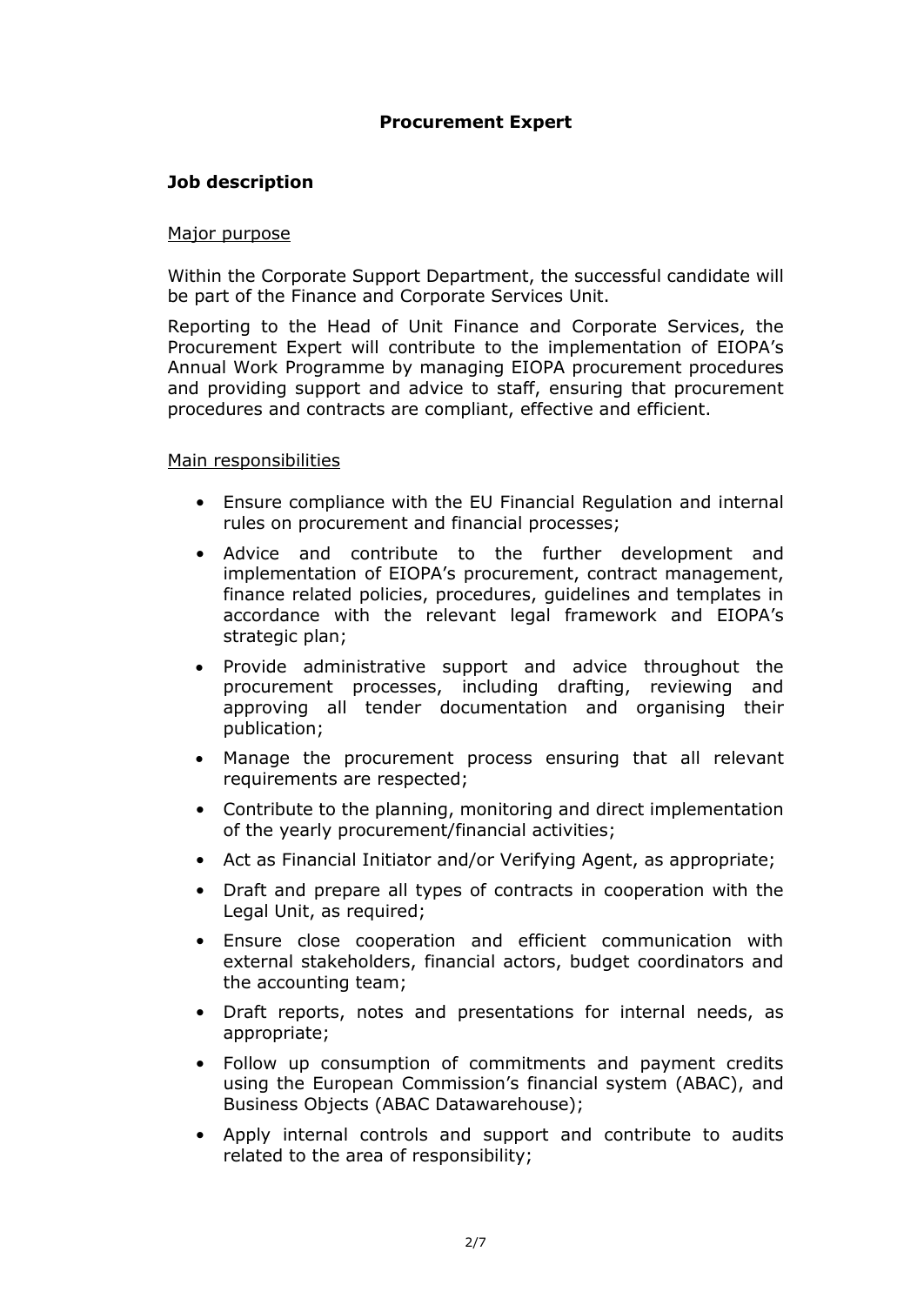• Undertake other finance and procurement related tasks as required and appropriate.

## **REQUIREMENTS**

## Eligibility Criteria

- Thorough knowledge of one of the languages of the Communities and a satisfactory knowledge of another language of the Communities;
- Be a national of a Member State of the European Union, Norway, Iceland or Liechtenstein;
- Be entitled to their full rights as a citizen;<sup>1</sup>
- Have fulfilled any obligations imposed by the applicable laws on military service;
- Be physically fit to perform the duties linked to the post.<sup>2</sup>

### Essential skills and knowledge

- Qualification:
	- a) a level of education which corresponds to completed university studies, preferably in Law, Finance, Accounting, Business Administration or a related field attested by a diploma, when the normal period of university education is four years or more; or
	- b) a level of education which corresponds to completed university studies, preferably in Law, Finance, Accounting, Business Administration or a related field attested by a diploma and appropriate professional experience of at least one year, when the normal period of university education is at least three years.
- At least three years of proven full-time relevant professional experience, acquired after the qualification required under a) or b) above, of which at least two years of experience running full procurement procedures;
- Proven experience and knowledge of EU or equivalent national public procurement rules;
- Very good command of oral and written English;
- Very good knowledge of MS Office, in particular Word, Excel and PowerPoint.

<sup>-</sup> $1$  Prior to the appointment, the successful candidate will be asked to provide a Police certificate confirming the absence of any criminal record.

<sup>&</sup>lt;sup>2</sup> Before being engaged, a candidate shall be medically examined by one of the institution's medical officers in order that the institution may be satisfied that he fulfils the requirements of Article 12(2)(d) of the Conditions of Employment of Other Servants of the European Communities.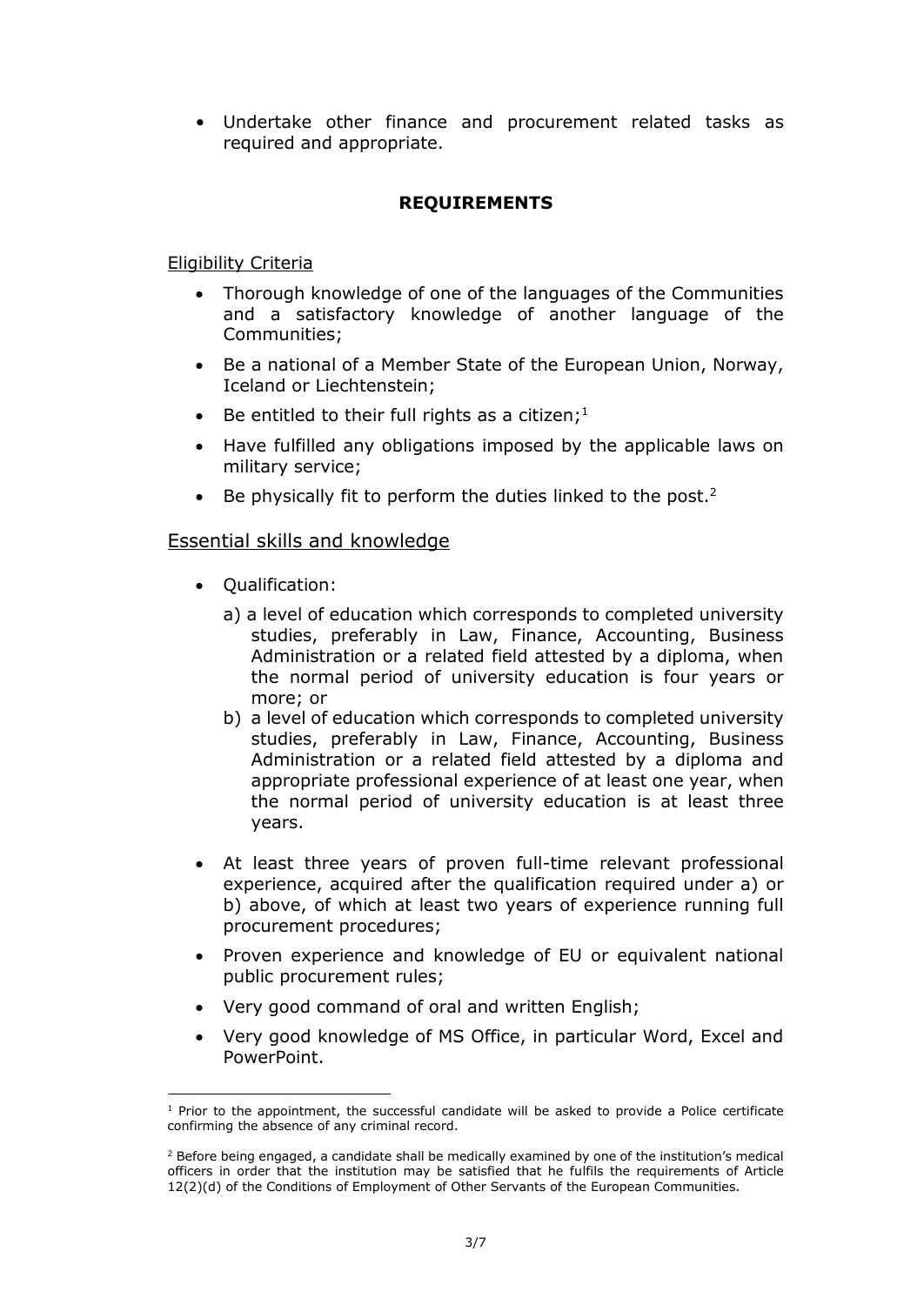# Desirable skills and knowledge

- Knowledge or professional experience of relevant legal framework (such as EU Financial Regulation);
- Experience in the use of financial systems (such as ABAC);
- User knowledge of software tools for planning, executing and monitoring procurement procedures;
- Experience in drafting contracts and legal texts related to procurement/financial matters;
- Proven work experience in a multicultural environment;
- Knowledge of a German language (at least B1).

For the above position, the following behavioural competencies have to be fulfilled:

- Flexibility in terms of openness to taking over other tasks within EIOPA in view of the dynamic and evolving institutional environment;
- Excellent team player sharing relevant information and supporting team members without taking over responsibility for their work, being able to work in different teams with different levels of stakeholders in a multicultural environment;
- Being able to have and expressing a critical view towards own performance and open to learn from experience;
- Being able to establish and maintain cooperative relationships with staff and management at all levels, both inside and outside the organization; understanding who the internal and external stakeholders are, as well as their needs and expectations;
- Being able to manage multiple assignments and track progress on numerous processes simultaneously; delivering results within tight time frames; carrying out activities in an autonomous way;
- Proactively anticipating what needs to be done within the own area of responsibility, informing others and taking action as required;
- Showing a positive mindset; seeing obstacles as challenges and approaching them with a can-do attitude; setting high levels of quality and productivity for oneself.

# **Place of employment**

Frankfurt am Main, Germany

## **Function group and range of grades**

Contract Agent, Function Group IV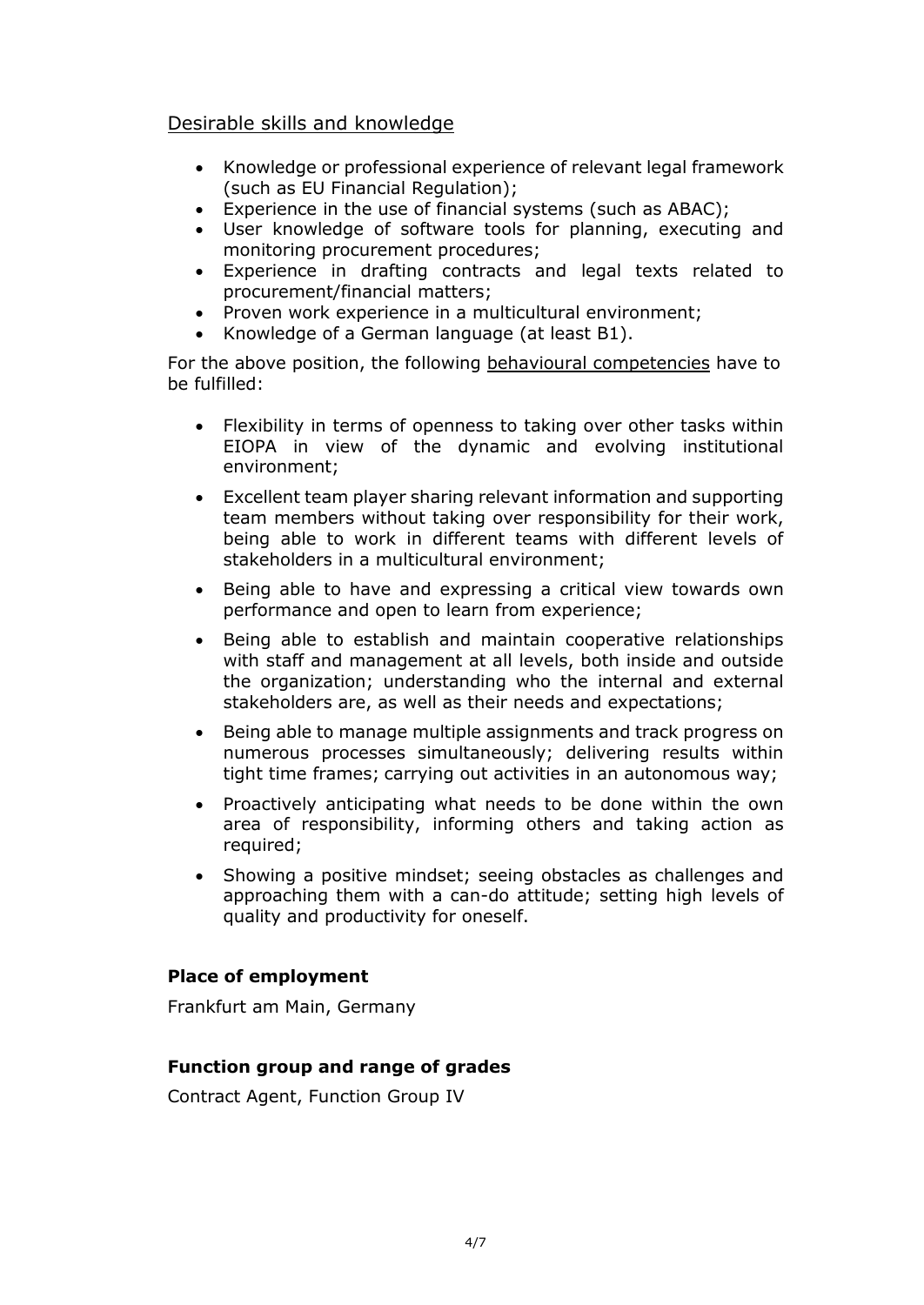### **Monthly basic salary**

CA FG IV Grade 13/Step 1: 3,623.54 EUR CA FG IV Grade 14/Step 1: 4,099.84 EUR CA FG IV Grade 16/Step 1: 5,248.48 EUR plus specific allowances where applicable\*

#### **Indicative start date**

1 October 2022

### **Contract type and duration**

Successful candidates may be offered an employment contract for three years as a Contract Agent. The contract may be renewed for a second fixed-term period, and upon its second renewal converted into a contract of indefinite duration.

### **Reserve list**

-

Possibility of reserve list with validity until 31 December 2022 with possibility for extension.

## **\* Summary of Conditions of Employment**

1. Successful external candidates will be classified in Grade 13/Step 1, grade 14/Step 1 or Grade 16/Step1.

| <b>Function Group</b><br>/Grade <sup>3</sup> | <b>Monthly basic</b><br>salary <sup>4</sup> | Monthly net salary,<br>excluding<br>allowances | Monthly net salary,<br>including specific<br>allowances <sup>5</sup> |
|----------------------------------------------|---------------------------------------------|------------------------------------------------|----------------------------------------------------------------------|
| FG IV/GRADE<br>13/Step 1                     | 3,623.54 EUR                                | 3,100.41 EUR                                   | 4,477.01 EUR                                                         |
| FG IV/GRADE<br>14/Step 1                     | 4,099.84 EUR                                | 3,352.24 EUR                                   | 4,939.41 EUR                                                         |
| FG IV/GRADE<br>16/Step 1                     | 5,248.48 EUR                                | 4,187.84 EUR                                   | 6,022.80 EUR                                                         |

1. Salaries are subject to a Union tax deducted at source and are exempt from national taxation.

<sup>&</sup>lt;sup>3</sup> [Implementing rules concerning the use and engagement of contract agents.](https://intranet/internal%20procedures/HR/EIOPA-MB-19-086%20Decision%20on%20the%20Engagement%20of%20Contract%20Agents%20(SIGNED).pdf)

<sup>4</sup> The basic salary is weighted by the current correction coefficient for Germany (101.4%).

<sup>5</sup> An estimation of net salary, including the deduction for tax and social security and adding the allowances (this estimation has been calculated with expatriation allowance, household allowance and with one dependent child allowance). Allowances depend in any case on the personal situation of the candidate.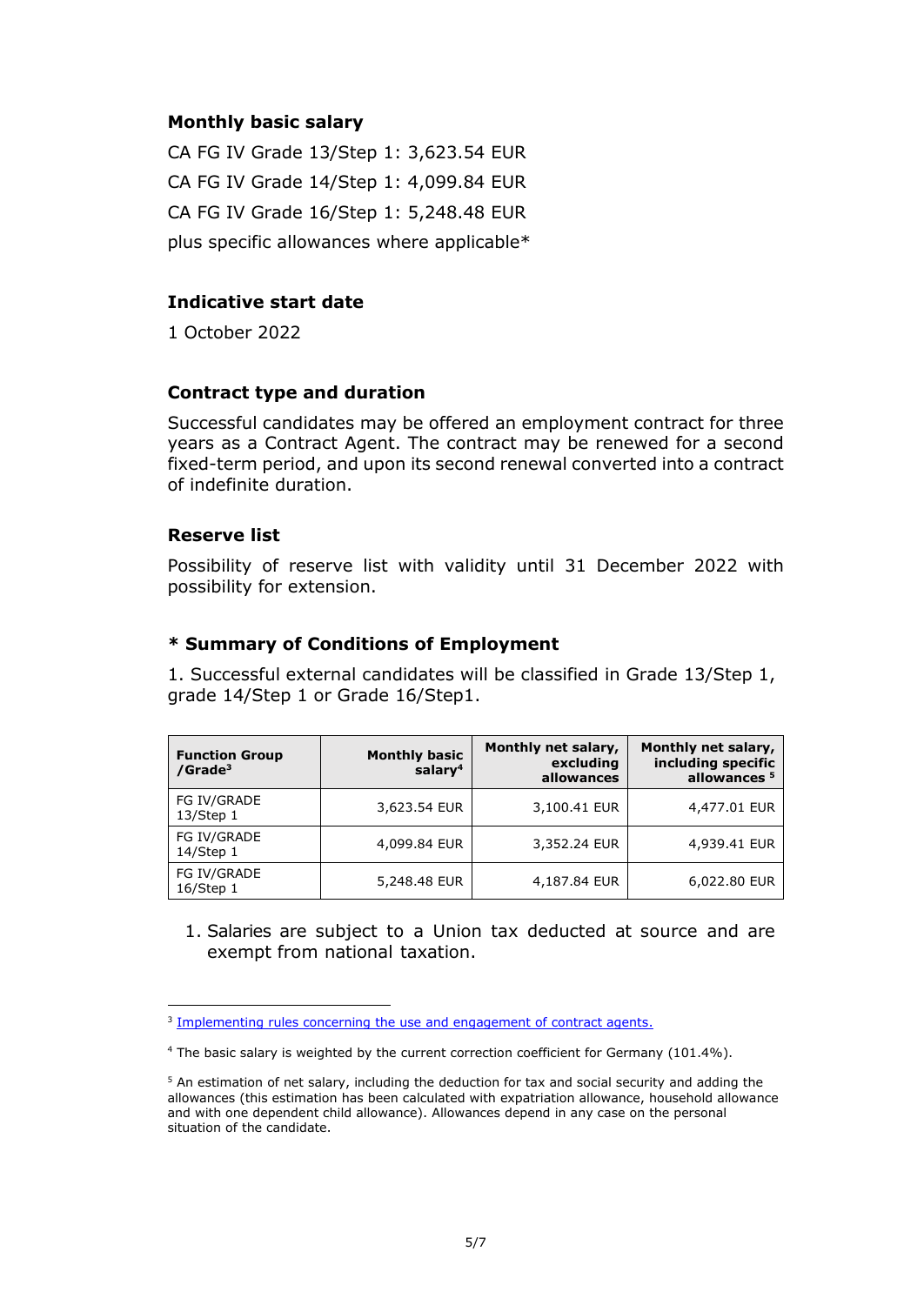- 2. Depending on the individual family situation and the place of origin, the successful jobholder may be entitled to: expatriation allowance (16% of the basic salary), household allowance, dependent child allowance, education allowance, pre-school allowance, installation allowance, reimbursement of removal costs, initial temporary daily subsistence allowance, and other benefits.
- 3. Annual leave entitlement of two days per calendar month plus additional days for grade, distance from the place of origin and in addition on average 15 EIOPA holidays per year.
- 4. EU Pension Scheme (after 10 years of service).
- 5. EU Joint Sickness and Insurance Scheme (JSIS), accident and occupational disease insurance coverage, unemployment and invalidity allowance and travel insurance.
- 6. General and relevant technical training plus professional development opportunities.

# **Application process**

The recruitment process will include a remote panel interview and a written test. In addition, there may be a pre-screening exercise, presentation to be delivered by the candidate and a bilateral interview.

Applications should be submitted in **English language** including:

(1) **Curriculum Vitae** clearly indicating (among all):

**- Qualifications** (please list exact dates of your academic qualifications gained)

- **Responsibilities, experience and skills** gained in previous positions (please list exact dates of your work experience gained)

# - **Nationality/Citizenship**

## - **Language skills**

and

(2) **Motivation Letter** of no more than one page, explaining why you are interested in the post and what would be your added value you would bring to EIOPA if selected.

## **Applications submitted without Curriculum Vitae or Motivation Letter are not considered.**

Applicants will be assessed on the basis of the eligibility and selection criteria specified in the vacancy notice and these must be met by the closing date of the vacancy notice.

**Only information included in the Curriculum Vitae or in the Motivation Letter are assessed.**